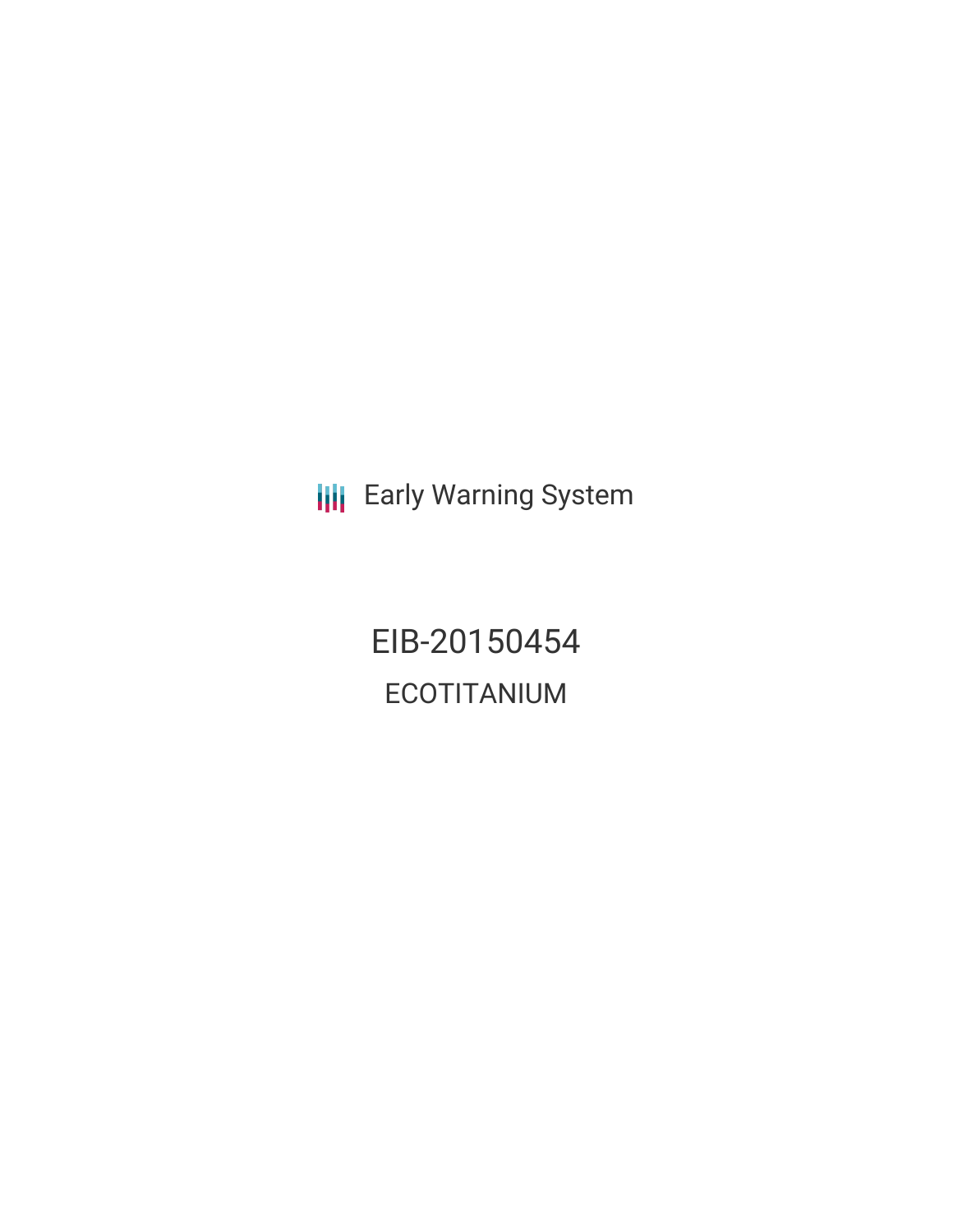# **Quick Facts**

| <b>Countries</b>              | France                           |
|-------------------------------|----------------------------------|
| <b>Financial Institutions</b> | European Investment Bank (EIB)   |
| <b>Status</b>                 | Approved                         |
| <b>Bank Risk Rating</b>       | U                                |
| <b>Voting Date</b>            | 2017-05-23                       |
| <b>Borrower</b>               | <b>ERAMET SA</b>                 |
| <b>Sectors</b>                | Construction, Industry and Trade |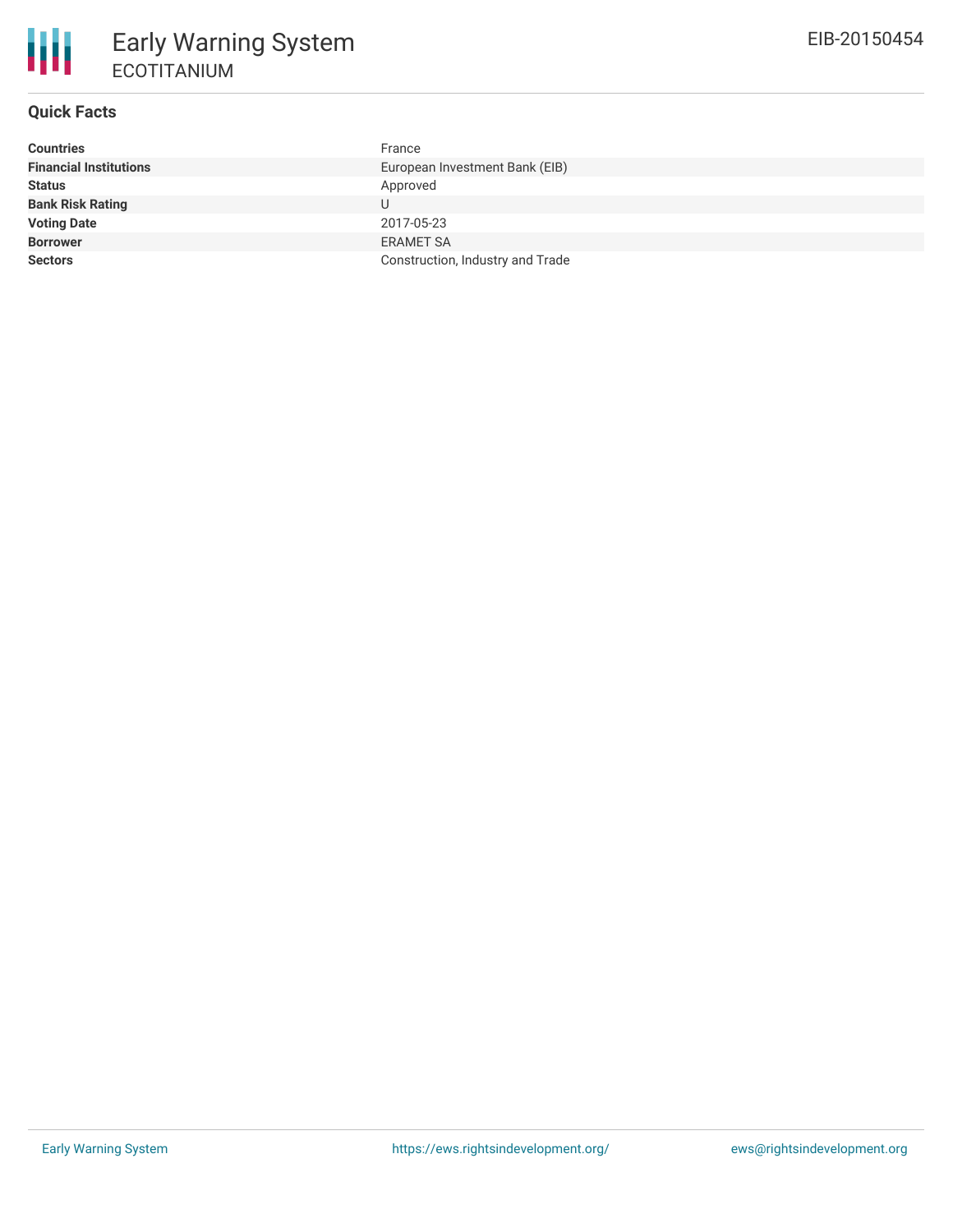

# **Project Description**

This project finances the creation of an industrial plant for the recycling and re-melting of aviation-grade scrap titanium metal and titanium alloys.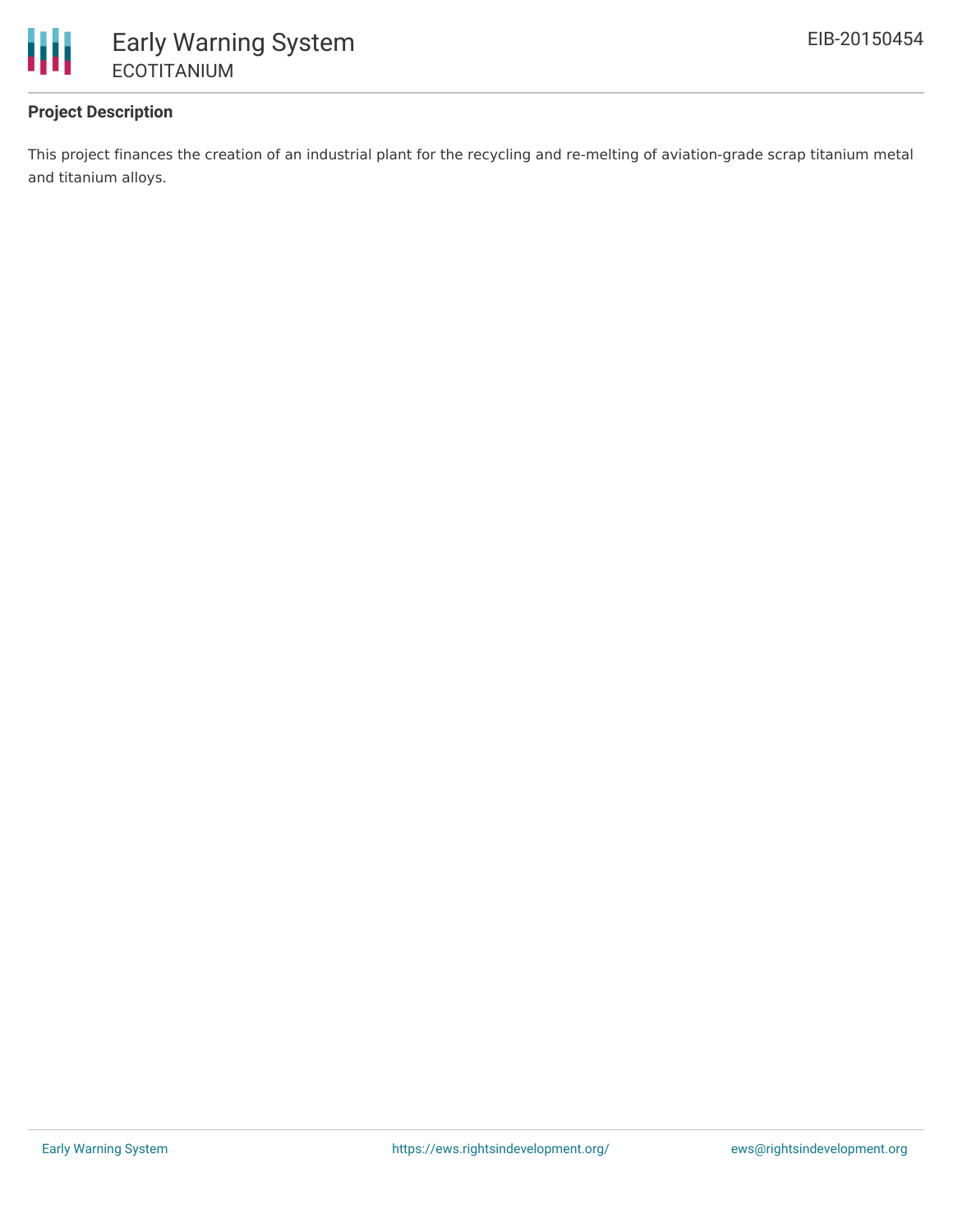## **Investment Description**

European Investment Bank (EIB)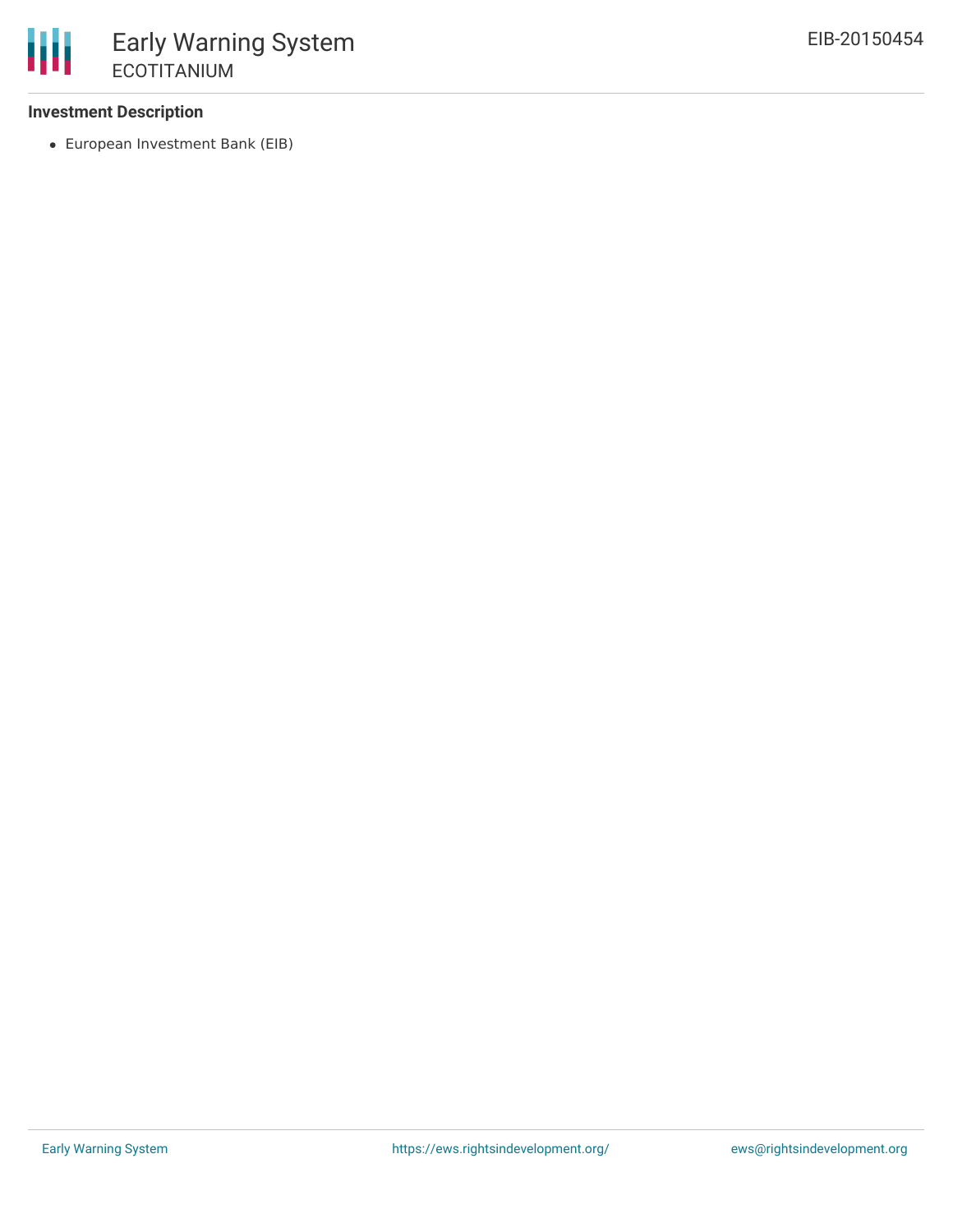### **Contact Information**

\*No contacts available\*

#### ACCOUNTABILITY MECHANISM OF EIB

The EIB Complaints Mechanism is designed to facilitate and handle complaints against the EIB by individuals, organizations or corporations affected by EIB activities. When exercising the right to lodge a complaint against the EIB, any member of the public has access to a two-tier procedure, one internal – the Complaints Mechanism Office - and one external – the European Ombudsman. A complaint can be lodged via a written communication addressed to the Secretary General of the EIB, via email to the dedicated email address complaints@eib.org, by completing the online complaint form available at the following address: http://www.eib.org/complaints/form, via fax or delivered directly to the EIB Complaints Mechanism Division, any EIB local representation office or any EIB staff. For further details, check:

http://www.eib.org/attachments/strategies/complaints\_mechanism\_policy\_en.pdf

When dissatisfied with a complaint to the EIB Complaints Mechanism, citizens can then turn towards the European Ombudsman. A memorandum of Understanding has been signed between the EIB and the European Ombudsman establishes that citizens (even outside of the EU if the Ombudsman finds their complaint justified) can turn towards the Ombudsman on issues related to 'maladministration' by the EIB. Note that before going to the Ombudsman, an attempt must be made to resolve the case by contacting the EIB. In addition, the complaint must be made within two years of the date when the facts on which your complaint is based became known to you. You can write to the Ombudsman in any of the languages of the European Union. Additional details, including filing requirements and complaint forms, are available at: http://www.ombudsman.europa.eu/atyourservice/interactiveguide.faces